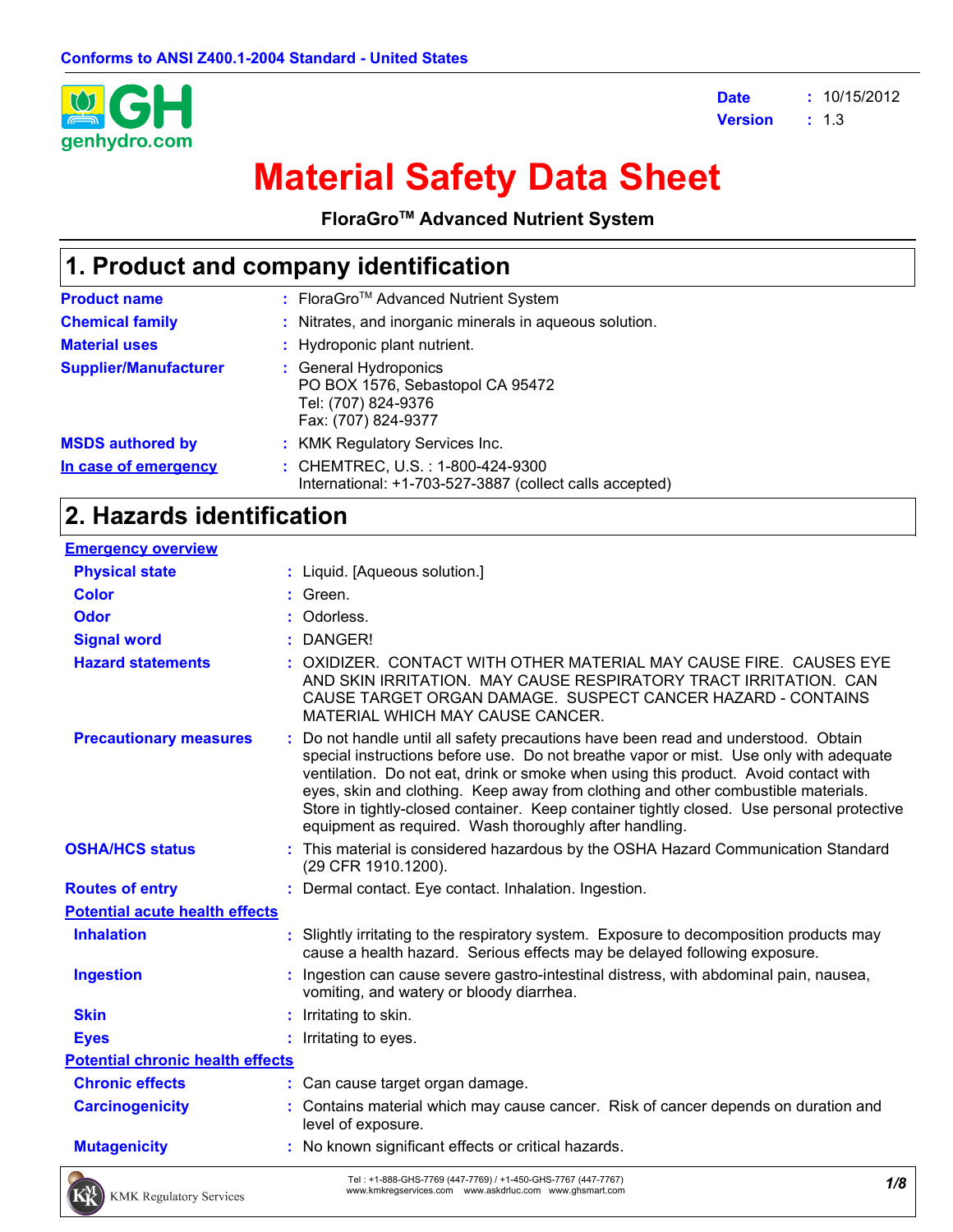

# **2. Hazards identification**

| <b>Teratogenicity</b>        | : No known significant effects or critical hazards.                                                                                                                                                      |
|------------------------------|----------------------------------------------------------------------------------------------------------------------------------------------------------------------------------------------------------|
| <b>Developmental effects</b> | : No known significant effects or critical hazards.                                                                                                                                                      |
| <b>Fertility effects</b>     | : No known significant effects or critical hazards.                                                                                                                                                      |
| <b>Target organs</b>         | : Causes damage to the following organs: blood, mucous membranes, cardiovascular<br>system, skin, eyes.<br>Contains material which may cause damage to the following organs: upper respiratory<br>tract. |

#### **Over-exposure signs/symptoms**

| <b>Inhalation</b>                                       | : Adverse symptoms may include the following:<br>respiratory tract irritation<br>coughing                                                           |
|---------------------------------------------------------|-----------------------------------------------------------------------------------------------------------------------------------------------------|
| <b>Ingestion</b>                                        | : No specific data.                                                                                                                                 |
| <b>Skin</b>                                             | : Adverse symptoms may include the following:<br>irritation<br>redness                                                                              |
| <b>Eyes</b>                                             | : Adverse symptoms may include the following:<br>pain or irritation<br>watering<br>redness                                                          |
| <b>Medical conditions</b><br>aggravated by overexposure | : Pre-existing disorders involving any target organs mentioned in this MSDS as being at<br>risk may be aggravated by over-exposure to this product. |
|                                                         |                                                                                                                                                     |

**See toxicological information (Section 11)**

# **3. Composition/information on ingredients**

| <b>Name</b>                    | <b>CAS number</b> | $\frac{9}{6}$ |
|--------------------------------|-------------------|---------------|
| Potassium nitrate              | 7757-79-1         | 10 - 30       |
| Phosphoric acid, ammonium salt | 7722-76-1         | - 5           |
| Magnesium nitrate, hexahydrate | 13446-18-9        | $0.1 -$       |

**There are no additional ingredients present which, within the current knowledge of the supplier and in the concentrations applicable, are classified as hazardous to health or the environment and hence require reporting in this section.**

## **4. First aid measures**

| <b>Eye contact</b>                | : Check for and remove any contact lenses. Immediately flush eyes with plenty of water<br>for at least 20 minutes, occasionally lifting the upper and lower eyelids. Get medical<br>attention immediately.                                                                                                                                                                                                      |
|-----------------------------------|-----------------------------------------------------------------------------------------------------------------------------------------------------------------------------------------------------------------------------------------------------------------------------------------------------------------------------------------------------------------------------------------------------------------|
| <b>Skin contact</b>               | : In case of contact, immediately flush skin with plenty of water for at least 20 minutes<br>while removing contaminated clothing and shoes. Wash clothing before reuse. Clean<br>shoes thoroughly before reuse. Get medical attention immediately.                                                                                                                                                             |
| <b>Inhalation</b>                 | : Move exposed person to fresh air. If not breathing, if breathing is irregular or if<br>respiratory arrest occurs, provide artificial respiration or oxygen by trained personnel.<br>Loosen tight clothing such as a collar, tie, belt or waistband. Get medical attention<br>immediately.                                                                                                                     |
| <b>Ingestion</b>                  | : Wash out mouth with water. Do not induce vomiting unless directed to do so by medical<br>personnel. Never give anything by mouth to an unconscious person. Get medical<br>attention immediately.                                                                                                                                                                                                              |
| <b>Protection of first-aiders</b> | : No action shall be taken involving any personal risk or without suitable training. If it is<br>suspected that fumes are still present, the rescuer should wear an appropriate mask or<br>self-contained breathing apparatus. It may be dangerous to the person providing aid to<br>give mouth-to-mouth resuscitation. Wash contaminated clothing thoroughly with water<br>before removing it, or wear gloves. |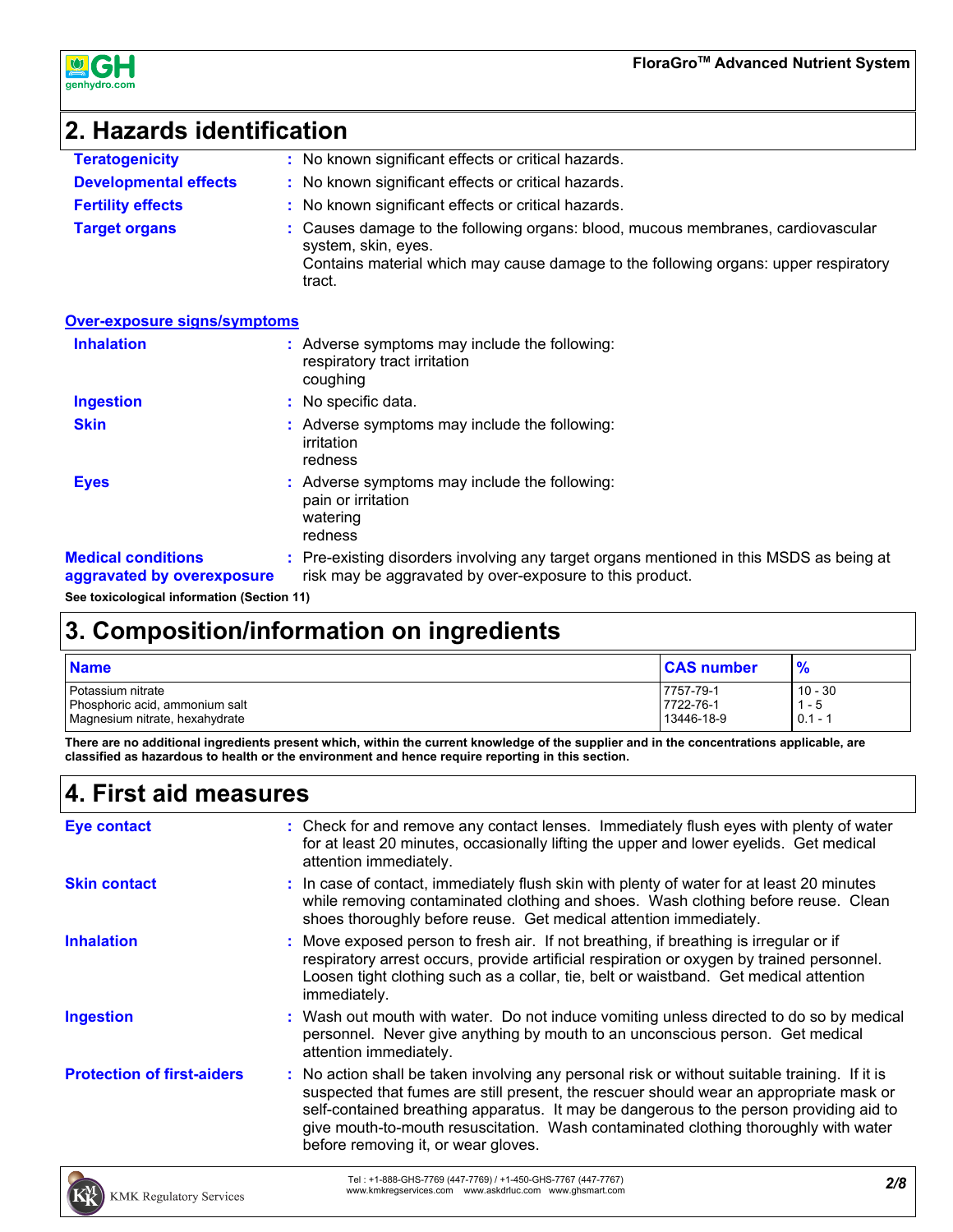

### **4. First aid measures**

```
Notes to physician :
```
: In case of inhalation of decomposition products in a fire, symptoms may be delayed. The exposed person may need to be kept under medical surveillance for 48 hours.

## **5. Fire-fighting measures**

| <b>Flammability of the product</b>                       | : This material increases the risk of fire and may aid combustion. In a fire or if heated, a<br>pressure increase will occur and the container may burst.                                                                                                                                                                     |
|----------------------------------------------------------|-------------------------------------------------------------------------------------------------------------------------------------------------------------------------------------------------------------------------------------------------------------------------------------------------------------------------------|
| <b>Extinguishing media</b>                               |                                                                                                                                                                                                                                                                                                                               |
| <b>Suitable</b>                                          | : Use an extinguishing agent suitable for the surrounding fire.                                                                                                                                                                                                                                                               |
| <b>Not suitable</b>                                      | : None known.                                                                                                                                                                                                                                                                                                                 |
| <b>Special exposure hazards</b>                          | : Promptly isolate the scene by removing all persons from the vicinity of the incident if<br>there is a fire. No action shall be taken involving any personal risk or without suitable<br>training. Move containers from fire area if this can be done without risk. Use water<br>spray to keep fire-exposed containers cool. |
| <b>Hazardous thermal</b><br>decomposition products       | : Decomposition products may include the following materials:<br>nitrogen oxides<br>sulfur oxides<br>phosphorus oxides<br>metal oxide/oxides                                                                                                                                                                                  |
| <b>Special protective</b><br>equipment for fire-fighters | : Fire-fighters should wear appropriate protective equipment and self-contained breathing<br>apparatus (SCBA) with a full face-piece operated in positive pressure mode.                                                                                                                                                      |

# **6. Accidental release measures**

| <b>Personal precautions</b>      | : No action shall be taken involving any personal risk or without suitable training.<br>Evacuate surrounding areas. Keep unnecessary and unprotected personnel from<br>entering. Do not touch or walk through spilled material. Shut off all ignition sources. No<br>flares, smoking or flames in hazard area. Avoid breathing vapor or mist. Provide<br>adequate ventilation. Wear appropriate respirator when ventilation is inadequate. Put<br>on appropriate personal protective equipment (see Section 8).                                                                                                                                                                                                                                                                                                                                                            |
|----------------------------------|----------------------------------------------------------------------------------------------------------------------------------------------------------------------------------------------------------------------------------------------------------------------------------------------------------------------------------------------------------------------------------------------------------------------------------------------------------------------------------------------------------------------------------------------------------------------------------------------------------------------------------------------------------------------------------------------------------------------------------------------------------------------------------------------------------------------------------------------------------------------------|
| <b>Environmental precautions</b> | : Avoid dispersal of spilled material and runoff and contact with soil, waterways, drains<br>and sewers. Inform the relevant authorities if the product has caused environmental<br>pollution (sewers, waterways, soil or air).                                                                                                                                                                                                                                                                                                                                                                                                                                                                                                                                                                                                                                            |
| <b>Methods for cleaning up</b>   |                                                                                                                                                                                                                                                                                                                                                                                                                                                                                                                                                                                                                                                                                                                                                                                                                                                                            |
| <b>Small spill</b>               | : Stop leak if without risk. Move containers from spill area. Dilute with water and mop up<br>if water-soluble. Alternatively, or if water-insoluble, absorb with an inert dry material and<br>place in an appropriate waste disposal container. Do not absorb in sawdust or other<br>combustible material. It may lead to a fire risk when it dries out. Use spark-proof tools<br>and explosion-proof equipment. Dispose via a licensed waste disposal contractor.                                                                                                                                                                                                                                                                                                                                                                                                        |
| <b>Large spill</b>               | : Stop leak if without risk. Move containers from spill area. Approach release from<br>upwind. Prevent entry into sewers, water courses, basements or confined areas. Wash<br>spillages into an effluent treatment plant or proceed as follows. Contain and collect<br>spillage with non-combustible, absorbent material e.g. sand, earth, vermiculite or<br>diatomaceous earth and place in container for disposal according to local regulations<br>(see Section 13). Do not absorb in sawdust or other combustible material. It may lead<br>to a fire risk when it dries out. Use spark-proof tools and explosion-proof equipment.<br>Dispose via a licensed waste disposal contractor. Contaminated absorbent material<br>may pose the same hazard as the spilled product. Note: see Section 1 for emergency<br>contact information and Section 13 for waste disposal. |

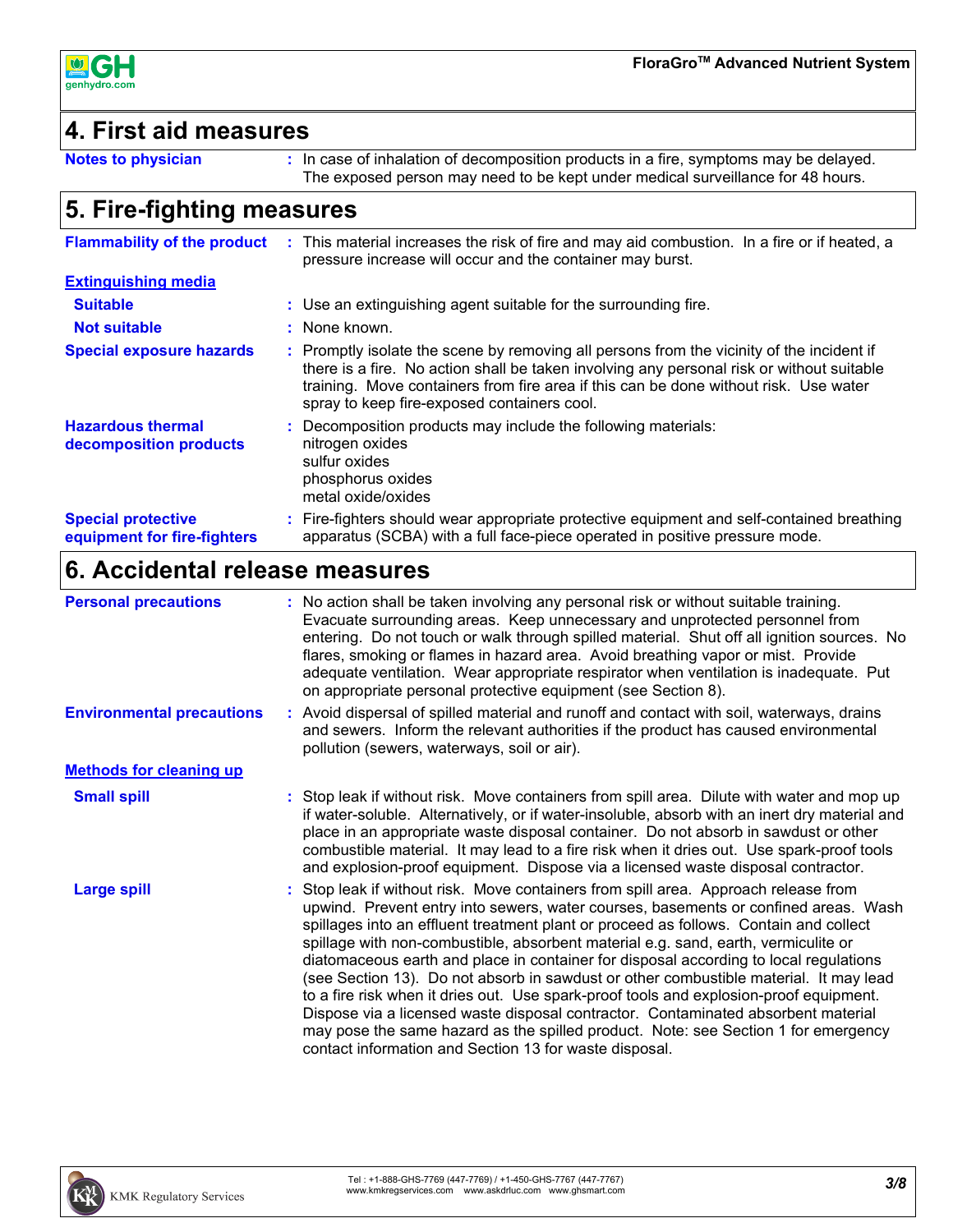

# **7. Handling and storage**

| <b>Handling</b> | : Put on appropriate personal protective equipment (see Section 8). Eating, drinking and<br>smoking should be prohibited in areas where this material is handled, stored and<br>processed. Workers should wash hands and face before eating, drinking and smoking.<br>Remove contaminated clothing and protective equipment before entering eating areas.<br>Avoid exposure - obtain special instructions before use. Do not get in eyes or on skin or<br>clothing. Do not ingest. Avoid breathing vapor or mist. Use only with adequate<br>ventilation. Wear appropriate respirator when ventilation is inadequate. Keep in the<br>original container or an approved alternative made from a compatible material, kept<br>tightly closed when not in use. Keep away from combustible material. Empty containers<br>retain product residue and can be hazardous. Do not reuse container. |
|-----------------|------------------------------------------------------------------------------------------------------------------------------------------------------------------------------------------------------------------------------------------------------------------------------------------------------------------------------------------------------------------------------------------------------------------------------------------------------------------------------------------------------------------------------------------------------------------------------------------------------------------------------------------------------------------------------------------------------------------------------------------------------------------------------------------------------------------------------------------------------------------------------------------|
| <b>Storage</b>  | : See NFPA 430, Code for the Storage of Liquid and Solid Oxidizers. Store in<br>accordance with local regulations. Store in original container protected from direct<br>sunlight in a dry, cool and well-ventilated area, away from incompatible materials (see<br>Section 10) and food and drink. Separate from reducing agents and combustible<br>materials. Keep container tightly closed and sealed until ready for use. Containers that<br>have been opened must be carefully resealed and kept upright to prevent leakage. Do<br>not store in unlabeled containers. Use appropriate containment to avoid environmental<br>contamination.                                                                                                                                                                                                                                           |

# **8. Exposure controls/personal protection**

| <b>Ingredient</b>                           |                        | <b>Exposure limits</b>                                                                                                                                                                                                                                                                                                                                                                            |
|---------------------------------------------|------------------------|---------------------------------------------------------------------------------------------------------------------------------------------------------------------------------------------------------------------------------------------------------------------------------------------------------------------------------------------------------------------------------------------------|
| Phosphoric acid, ammonium salt              |                        | <b>ACGIH TLV (United States).</b><br>TWA: $5 \text{ mg/m}^3$ 8 hour(s).                                                                                                                                                                                                                                                                                                                           |
| <b>Recommended monitoring</b><br>procedures | protective equipment.  | : If this product contains ingredients with exposure limits, personal, workplace<br>atmosphere or biological monitoring may be required to determine the effectiveness of<br>the ventilation or other control measures and/or the necessity to use respiratory                                                                                                                                    |
| <b>Engineering measures</b>                 | limits.                | : Use only with adequate ventilation. If user operations generate dust, fumes, gas, vapor<br>or mist, use process enclosures, local exhaust ventilation or other engineering controls<br>to keep worker exposure to airborne contaminants below any recommended or statutory                                                                                                                      |
| <b>Hygiene measures</b>                     |                        | : Wash hands, forearms and face thoroughly after handling chemical products, before<br>eating, smoking and using the lavatory and at the end of the working period.<br>Appropriate techniques should be used to remove potentially contaminated clothing.<br>Wash contaminated clothing before reusing. Ensure that eyewash stations and safety<br>showers are close to the workstation location. |
| <b>Personal protection</b>                  |                        |                                                                                                                                                                                                                                                                                                                                                                                                   |
| <b>Respiratory</b>                          |                        | : Use a properly fitted, air-purifying or supplied air respirator complying with an approved<br>standard if a risk assessment indicates this is necessary. Respirator selection must be<br>based on known or anticipated exposure levels, the hazards of the product and the safe<br>working limits of the selected respirator.                                                                   |
| <b>Hands</b>                                | necessary.             | : Chemical-resistant, impervious gloves complying with an approved standard should be<br>worn at all times when handling chemical products if a risk assessment indicates this is                                                                                                                                                                                                                 |
| <b>Eyes</b>                                 | dusts.                 | Safety eyewear complying with an approved standard should be used when a risk<br>assessment indicates this is necessary to avoid exposure to liquid splashes, mists or                                                                                                                                                                                                                            |
| <b>Skin</b>                                 | handling this product. | Personal protective equipment for the body should be selected based on the task being<br>performed and the risks involved and should be approved by a specialist before                                                                                                                                                                                                                           |

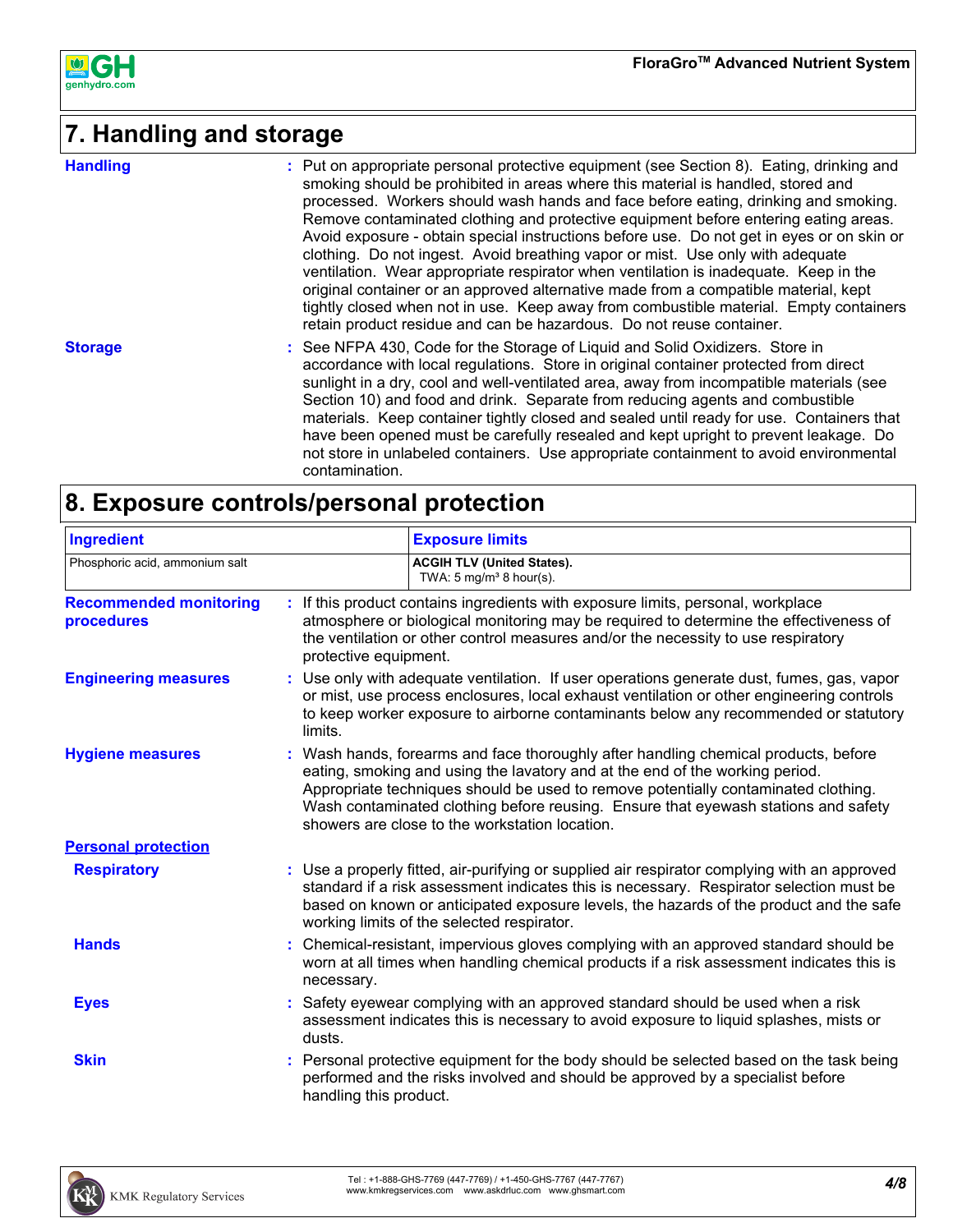

### **8. Exposure controls/personal protection**

**Environmental exposure controls :** Emissions from ventilation or work process equipment should be checked to ensure they comply with the requirements of environmental protection legislation. In some cases, fume scrubbers, filters or engineering modifications to the process equipment will be necessary to reduce emissions to acceptable levels.

# **9. Physical and chemical properties**

| <b>Physical state</b>             | Liquid. [Aqueous solution.]                                          |
|-----------------------------------|----------------------------------------------------------------------|
| <b>Color</b>                      | : Green.                                                             |
| <b>Odor</b>                       | : Odorless.                                                          |
| pH                                | : 3.5                                                                |
| <b>Boiling/condensation point</b> | : $101^{\circ}$ C (213.8 $^{\circ}$ F)                               |
| <b>Melting/freezing point</b>     | $: -1^{\circ}C(30.2^{\circ}F)$                                       |
| <b>Relative density</b>           | : 1.108                                                              |
| <b>Solubility</b>                 | Easily soluble in the following materials: cold water and hot water. |

# **10. Stability and reactivity**

| <b>Chemical stability</b>                           | : The product is stable.                                                                                                                                                                                                                                  |  |
|-----------------------------------------------------|-----------------------------------------------------------------------------------------------------------------------------------------------------------------------------------------------------------------------------------------------------------|--|
| <b>Conditions to avoid</b>                          | : Evaporating to near dryness. Mixture with combustible materials. High temperatures and<br>flame.                                                                                                                                                        |  |
| <b>Incompatible materials</b>                       | : Reactive or incompatible with the following materials: oxidizing materials, reducing<br>materials, organic materials, acids and alkalis.<br>Slightly reactive or incompatible with the following materials: moisture.                                   |  |
| <b>Hazardous decomposition</b><br>products          | : Under normal conditions of storage and use, hazardous decomposition products should<br>not be produced.                                                                                                                                                 |  |
| <b>Possibility of hazardous</b><br><b>reactions</b> | : Hazardous reactions or instability may occur under certain conditions of storage or use.<br>Conditions may include the following:<br>contact with combustible materials<br>Reactions may include the following:<br>risk of causing or intensifying fire |  |

# **11. Toxicological information**

#### **Acute toxicity**

| <b>Product/ingredient name</b> | Result      | <b>Species</b> | <b>Dose</b> | <b>Exposure</b> |
|--------------------------------|-------------|----------------|-------------|-----------------|
| Potassium nitrate              | LD50 Oral   | Rat            | 3540 mg/kg  |                 |
| Phosphoric acid, ammonium salt | LD50 Dermal | Rabbit         | >5000 mg/kg |                 |
|                                | LD50 Oral   | <b>Rat</b>     | >2000 mg/kg |                 |

#### **Chronic toxicity**

There is no data available.

| <b>Irritation/Corrosion</b> |                                 |
|-----------------------------|---------------------------------|
| <b>Skin</b>                 | $:$ There is no data available. |
| <b>Eves</b>                 | $:$ There is no data available. |
| <b>Respiratory</b>          | $:$ There is no data available. |
| <b>Sensitizer</b>           |                                 |
| <b>Skin</b>                 | $:$ There is no data available. |
| <b>Respiratory</b>          | $:$ There is no data available. |
| <b>Carcinogenicity</b>      |                                 |
| <b>Classification</b>       |                                 |

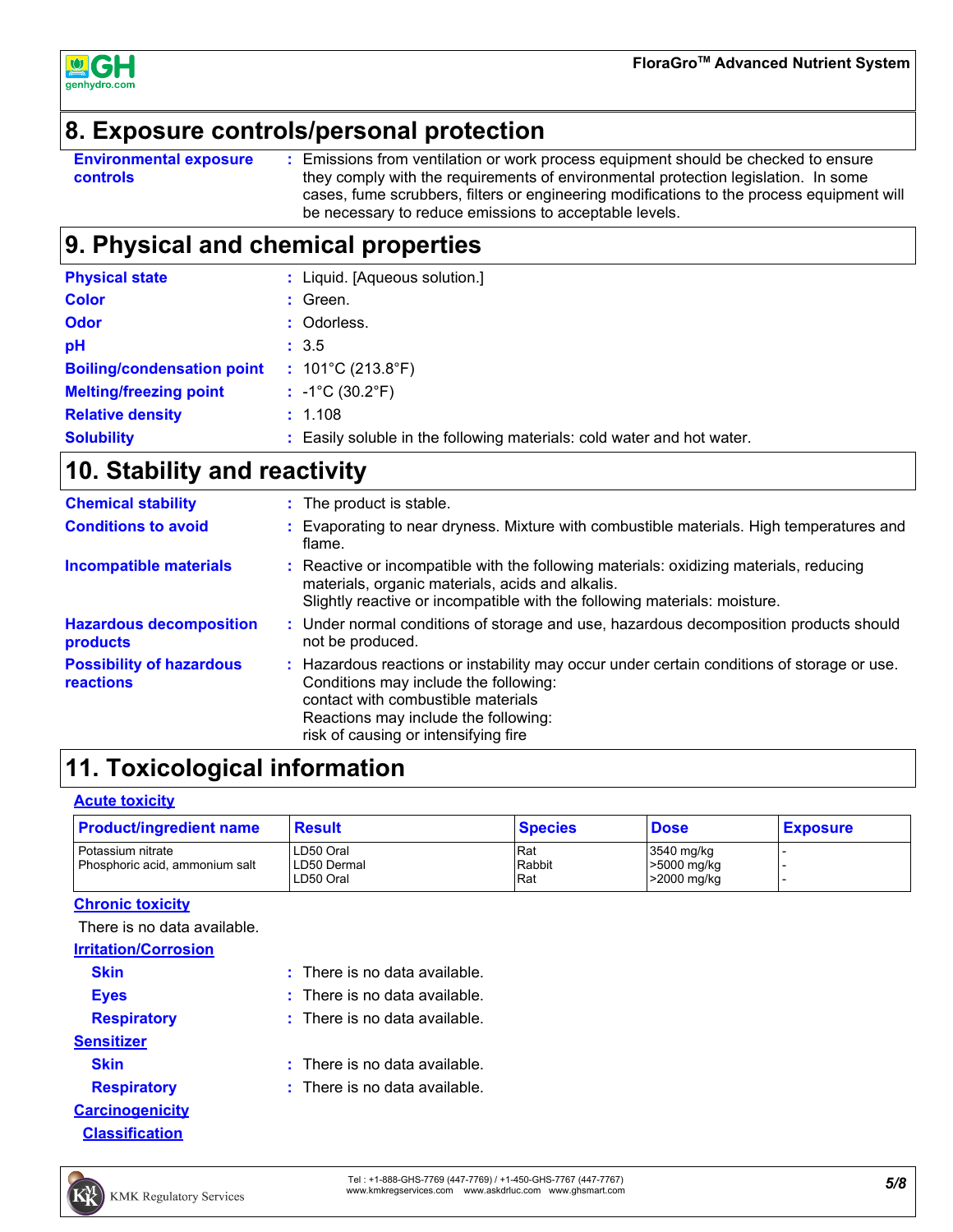

### **11. Toxicological information**

| <b>Proc</b><br>duct/ingredient name | <b>ACGIH</b> | <b>IARC</b> | ED/<br>- − | <b>NIOSH</b> | <b>NTD</b><br>N I L | <b>OCUM</b><br>$\sim$ - $\sim$ |
|-------------------------------------|--------------|-------------|------------|--------------|---------------------|--------------------------------|
| Magnesium nitrate, hexahydrate      |              | 2A          |            |              |                     |                                |

#### **Mutagenicity**

There is no data available.

#### **Teratogenicity**

There is no data available.

#### **Reproductive toxicity**

There is no data available.

### **12. Ecological information**

**Ecotoxicity :** No known significant effects or critical hazards.

#### **Aquatic ecotoxicity**

| <b>Product/ingredient name</b> | <b>Result</b>                     | <b>Species</b>                  | <b>Exposure</b> |
|--------------------------------|-----------------------------------|---------------------------------|-----------------|
| l Potassium nitrate            | Acute LC50 490 mg/L Fresh water   | Daphnia - Daphnia magna         | 48 hours        |
|                                | Acute LC50 22500 ug/L Fresh water | Fish - Gambusia affinis - Adult | 96 hours        |

#### **Persistence/degradability**

There is no data available.

### **13. Disposal considerations**

**Waste disposal**

The generation of waste should be avoided or minimized wherever possible. Significant **:** quantities of waste product residues should not be disposed of via the foul sewer but processed in a suitable effluent treatment plant. Dispose of surplus and non-recyclable products via a licensed waste disposal contractor. Disposal of this product, solutions and any by-products should comply with the requirements of environmental protection and waste disposal legislation and any regional local authority requirements. Waste packaging should be recycled. Incineration or landfill should only be considered when recycling is not feasible. This material and its container must be disposed of in a safe way. Care should be taken when handling empty containers that have not been cleaned or rinsed out. Empty containers or liners may retain some product residues. Avoid dispersal of spilled material and runoff and contact with soil, waterways, drains and sewers.

**Disposal should be in accordance with applicable regional, national and local laws and regulations.**

**Refer to Section 7: HANDLING AND STORAGE and Section 8: EXPOSURE CONTROLS/PERSONAL PROTECTION for additional handling information and protection of employees.**

## **14. Transport information**

| <b>Regulatory</b><br>information | <b>UN number</b> | <b>Proper shipping</b><br>name | <b>Classes</b> | PG* Label | <b>Additional</b><br><b>information</b>                                                                                                                                                                      |
|----------------------------------|------------------|--------------------------------|----------------|-----------|--------------------------------------------------------------------------------------------------------------------------------------------------------------------------------------------------------------|
| <b>DOT Classification</b>        | Not regulated.   |                                |                |           | <b>Remarks</b><br>Special Provision 58:<br>Concentrations of<br>FloraGroTM, at the<br>minimum temperature<br>encountered during normal<br>transportation, will not<br>exceed 80% of the<br>saturation limit. |
|                                  |                  |                                |                |           |                                                                                                                                                                                                              |

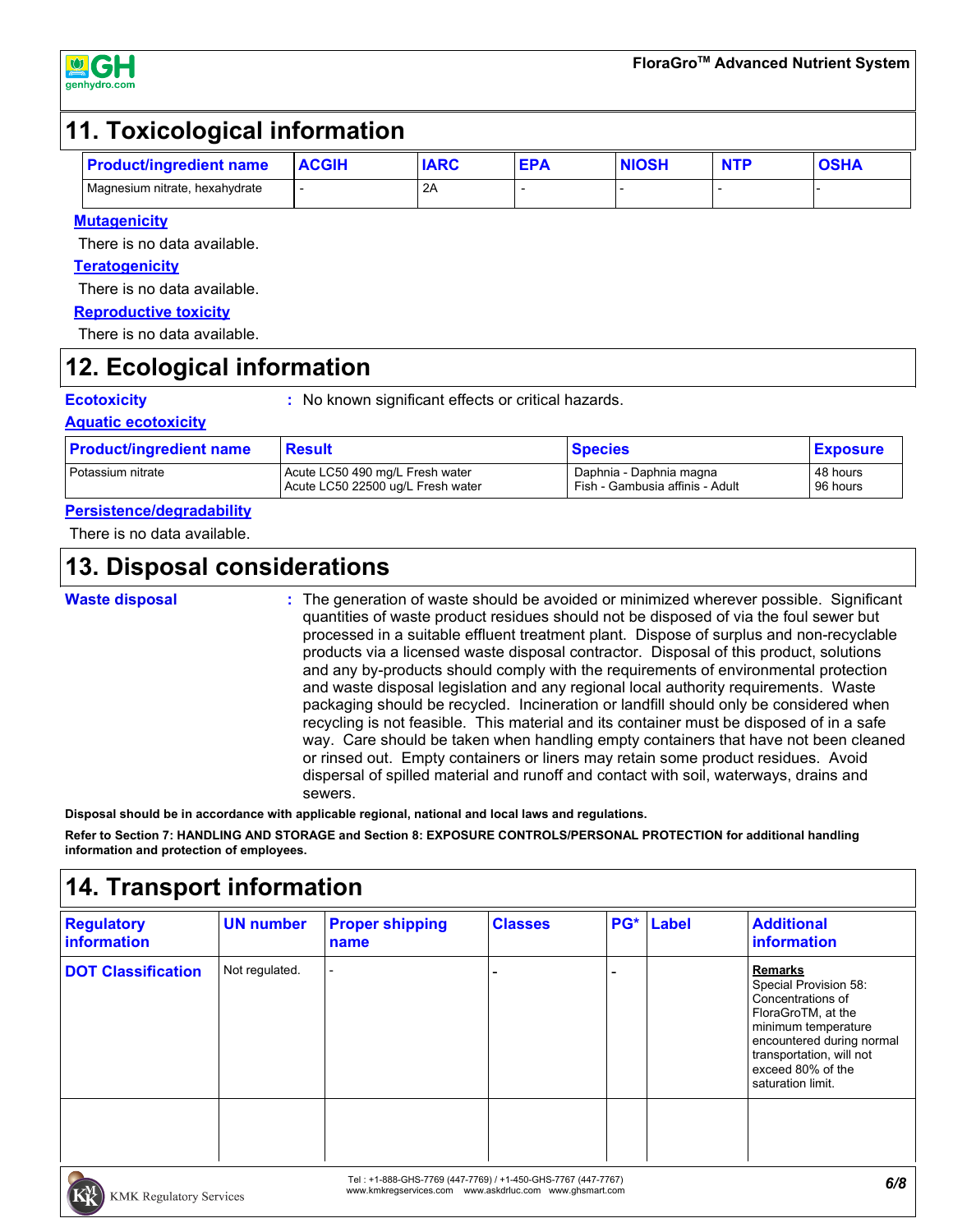

| <b>IMDG Class</b>     | Not regulated. |  | <b>Remarks</b><br>Special Provision A270:<br>Concentrations of<br>FloraGroTM, at the<br>minimum temperature<br>encountered during normal<br>transportation, will not<br>exceed 80% of the<br>saturation limit.      |
|-----------------------|----------------|--|---------------------------------------------------------------------------------------------------------------------------------------------------------------------------------------------------------------------|
| <b>IATA-DGR Class</b> | Not regulated. |  | <b>Remarks</b><br>Special Provision A65 (270):<br>Concentrations of<br>FloraGroTM, at the<br>minimum temperature<br>encountered during normal<br>transportation, will not<br>exceed 80% of the<br>saturation limit. |

# **15. Regulatory information**

| <b>HCS Classification</b>                                                                      | : Oxidizing material<br>Irritating material<br>Carcinogen<br>Target organ effects                                                                                                                                                                                                                                                                                                  |
|------------------------------------------------------------------------------------------------|------------------------------------------------------------------------------------------------------------------------------------------------------------------------------------------------------------------------------------------------------------------------------------------------------------------------------------------------------------------------------------|
| <b>U.S. Federal regulations</b>                                                                | : TSCA 8(a) IUR Exempt/Partial exemption: Not determined                                                                                                                                                                                                                                                                                                                           |
|                                                                                                | United States inventory (TSCA 8b): All components are listed or exempted.                                                                                                                                                                                                                                                                                                          |
|                                                                                                | SARA 302/304/311/312 extremely hazardous substances: No products were found.<br>SARA 302/304 emergency planning and notification: No products were found.<br><b>SARA 302/304/311/312 hazardous chemicals: Potassium nitrate</b><br>SARA 311/312 MSDS distribution - chemical inventory - hazard identification:<br>Potassium nitrate: Fire hazard, Delayed (chronic) health hazard |
| <b>Clean Air Act Section 112 : Not listed</b><br>(b) Hazardous Air<br><b>Pollutants (HAPS)</b> |                                                                                                                                                                                                                                                                                                                                                                                    |
| <b>Clean Air Act Section 602 : Not listed</b><br><b>Class I Substances</b>                     |                                                                                                                                                                                                                                                                                                                                                                                    |
| <b>Clean Air Act Section 602</b><br><b>Class II Substances</b>                                 | : Not listed                                                                                                                                                                                                                                                                                                                                                                       |
| <b>DEA List I Chemicals</b><br>(Precursor Chemicals)                                           | : Not listed                                                                                                                                                                                                                                                                                                                                                                       |
| <b>DEA List II Chemicals</b><br><b>(Essential Chemicals)</b>                                   | : Not listed                                                                                                                                                                                                                                                                                                                                                                       |

**SARA 313**

|                              | <b>Product name</b>            | <b>CAS number</b> | <b>Concentration</b> |
|------------------------------|--------------------------------|-------------------|----------------------|
| <b>Form R - Reporting</b>    | Potassium nitrate              | 7757-79-1         | $10 - 30$            |
| requirements                 | Phosphoric acid, ammonium salt | 7722-76-1         | $1 - 5$              |
| <b>Supplier notification</b> | Potassium nitrate              | 7757-79-1         | 10 - 30              |
|                              | Phosphoric acid, ammonium salt | 7722-76-1         | $1 - 5$              |

SARA 313 notifications must not be detached from the MSDS and any copying and redistribution of the MSDS shall include copying and redistribution of the notice attached to copies of the MSDS subsequently redistributed.